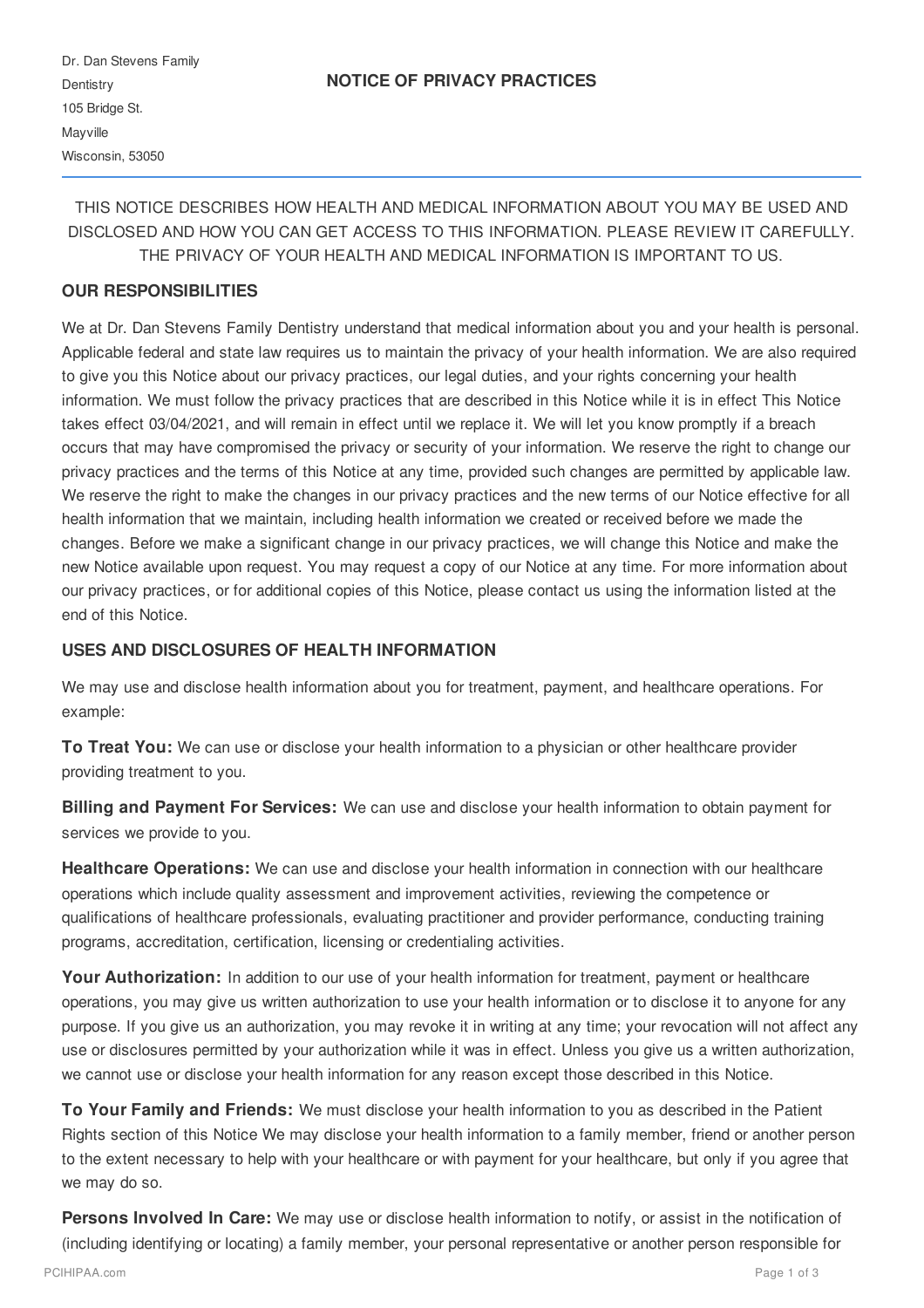your care, of your location, your general condition, or death. If you are present, then prior to use or disclosure of your health information, we will provide you with an opportunity to object to such uses or disclosures. In the event of your incapacity or emergency circumstances, we will disclose health information based on a determination using our professional judgment disclosing only health information that is directly relevant to the person's involvement in your healthcare. We will also use our professional judgment and our experience with common practice to make reasonable inferences of your best interest in allowing a person to pick up filled prescriptions, medical supplies, Xrays, or other similar forms of health information.

**Marketing Health-Related Services:** We will not use your health information for marketing purposes without your written permission.

**Required by Law:** We may use or disclose your health information when we are required to do so by state or federal law, including with the Department of Health and Human Services if it wants to see that we are complying with federal privacy law.

**Abuse or Neglect:** We may disclose your health information to appropriate authorities if we reasonably believe that you are a possible victim of abuse, neglect, or domestic violence or the possible victim of other crimes. We may disclose your health information to the extent necessary to avert a serious threat to your health or safety or the health or safety of others.

**National Security:** We may disclose to military authorities the health information of Armed Forces personnel under certain circumstances. We may disclose to authorized federal officials health information required for lawful intelligence, counterintelligence, and other national security activities. We may disclose to correctional institution or law enforcement official having lawful custody of protected health information of inmate or patient under certain circumstances.

**Respond to organ and tissue donation requests:** We can share health information about you with organ procurement organizations.

**Work with a medical examiner or funeral director:** We can share health information with a coroner, medical examiner, or funeral director when an individual dies.

**Address workers' compensation, law enforcement, and other government requests: We can use or share health information about you:**

- For workers' compensation claims
- For law enforcement purposes or with a law enforcement official
- With health oversight agencies for activities authorized by law
- For special government functions such as military, national security, and presidential protective services

**Respond to lawsuits and legal actions:** We can share health information about you in response to a court or administrative order, or in response to a subpoena.

**Appointment Reminders:** We may use or disclose your health information to provide you with appointment reminders (such as voicemail messages, postcards, text messages or letters).

## **PATIENT RIGHTS**

**Access:** You have the right to look at or get copies of your health information, with limited exceptions. You may request that we provide copies in a format other than photocopies. We will use the format you request unless we cannot practicably do so. (You must make a request in writing to obtain access to your health information. You may obtain a form to request access by using the contact information listed at the end of this Notice. We will charge you a reasonable cost-based fee for expenses such as copies, mailing, and staff time. You may also request access by sending us a letter to the address at the end of this Notice. If you request an alternative format, we will charge a cost-based fee for providing your health information in that format. If you prefer, we will prepare a summary or an explanation of your health information for a fee. Contact us using the information listed at the end